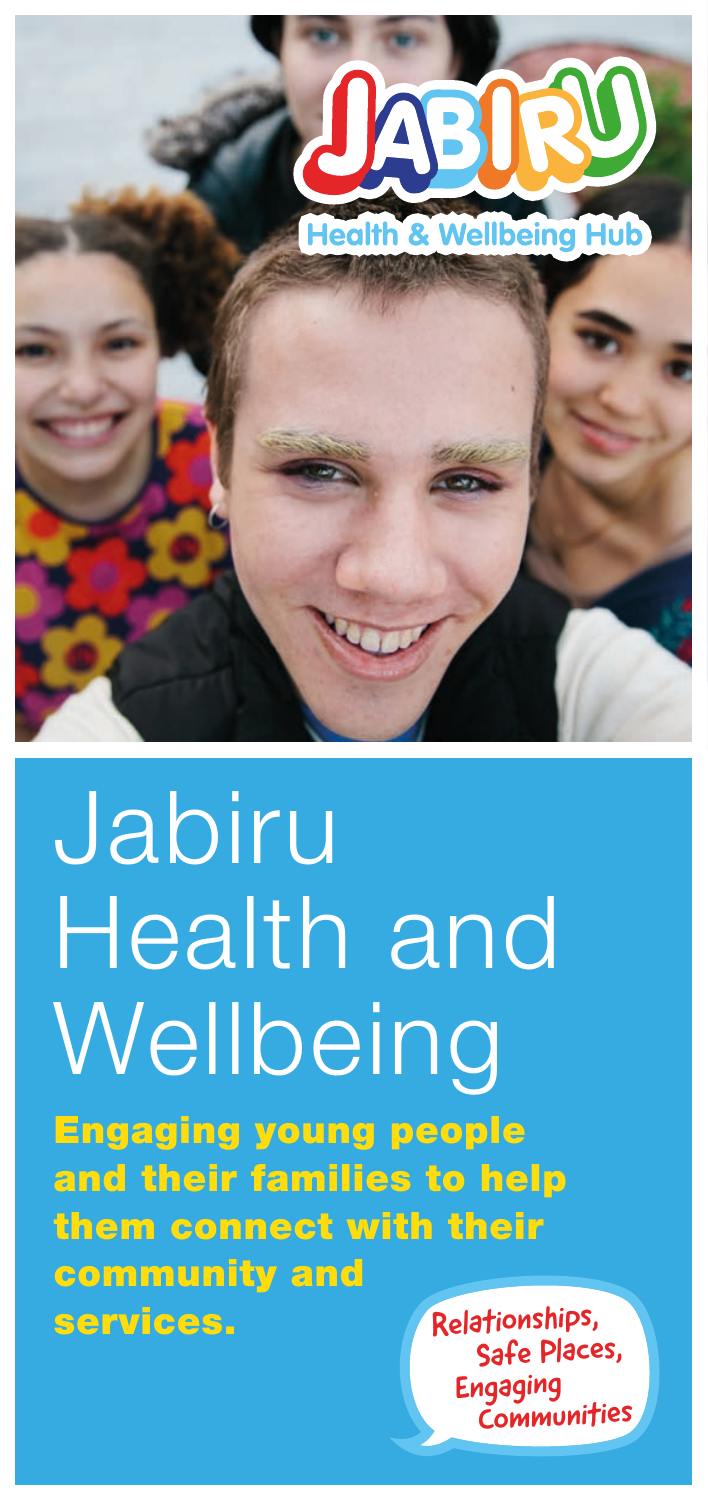# Tailored support for young people and their families



### What does Jabiru do?

Through our School-age Care and Community Engagement enterprises, as well as via Jabiru Community College, we offer the following services aimed towards 10–17 year olds:

- © Group programs
- © School–based support
- © Therapeutic counselling and support
- © Equine therapy
- © Community–based work readiness
- © Art therapy and music therapy.

### Why choose Jabiru?

Jabiru has been working with young people for more than 25 years — embedded in communities across south–east Queensland in line with our collaborative and holistic approach:

- © We have a support framework that positions the individual in control of their journey with utmost respect for human rights, culture and self-determination
- © We have robust and capable governance and operational support systems
- © We are tertiary qualified
- © We understand the complexity and intersection of challenges that young people can experience, including disability, mental health and trauma
- © We are a registered National Disability Insurance Scheme provider.

Jabiru's Health and Wellbeing program is all about community, family and individual engagement.

It includes family support, community development, school–based individual support, early years initiatives and work-readiness programs.